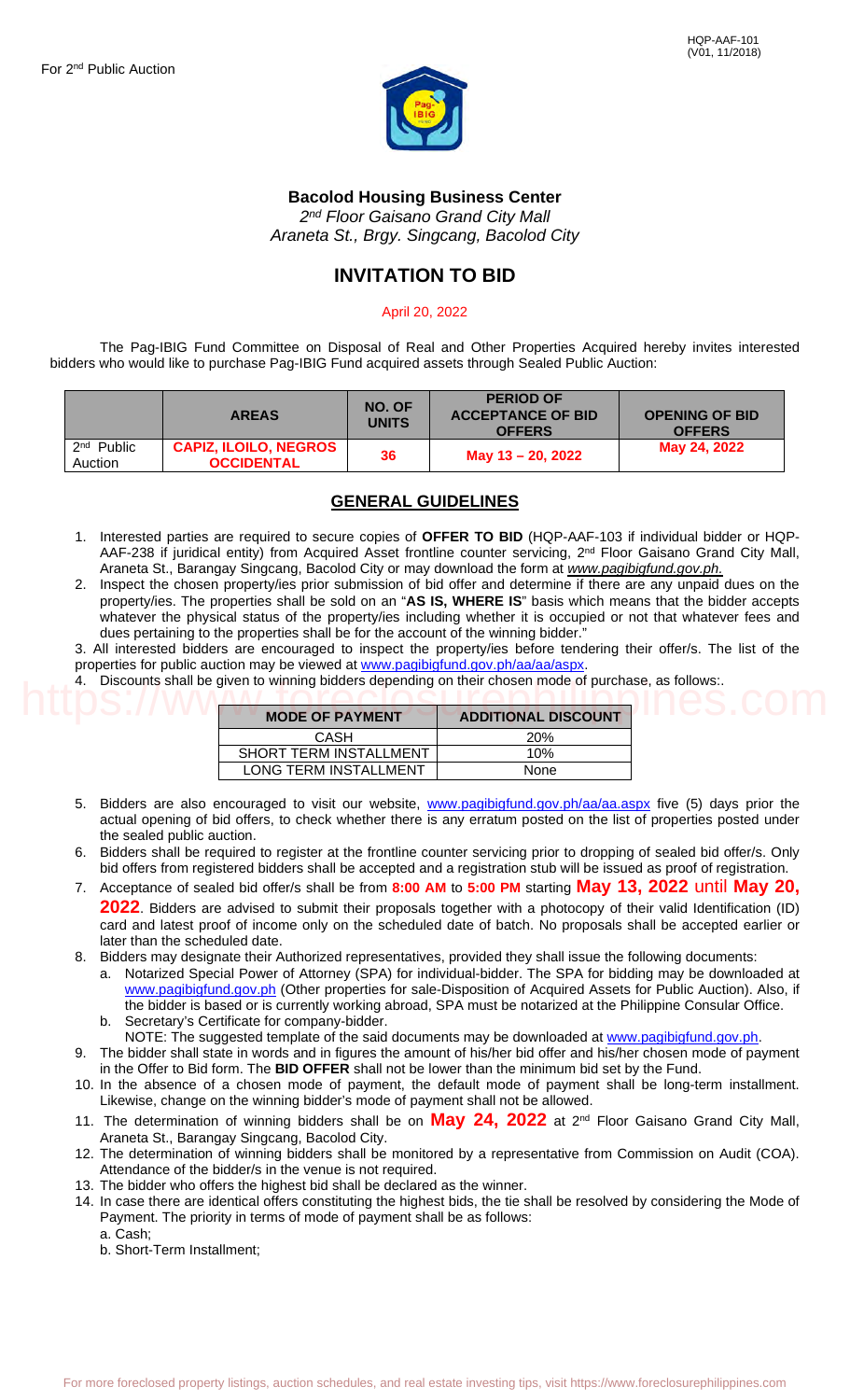c. Long-Term Installment.

- 15. If there is still a tie after considering the mode of payment, it shall be resolved immediately through toss coin. However, in case there are more than two (2) highest bidders, the tie shall be resolved through draw lots.
- 16. The result of the sealed public auction shall be released and posted in the Pag-IBIG Fund official website at www.pagibigfund.gov.ph</u>. Bidders are encouraged to check the result on the said website.
- 17. Any notification sent by Pag-IBIG Fund through email or SMS shall be sufficient compliance to the notification requirements and presumed to be deemed received by the buyer. In this regard, the Bidder shall ensure that the contact number and email address indicated on the Offer to Bid are active. The bidder shall inform Pag-IBIG Fund immediately on any changes on his/her contact number.
- 18. The winning bidder shall be required to pay his/her **BID BOND** equivalent to five percent **(5%)** of the **BID OFFER** and shall be paid within three **(3) working days** after the publication of the winning bidders. It shall be in Philippine Currency and may be in the form of cash or manager's check payable to Pag-IBIG Fund. It shall likewise serve as the down payment of the winning bidder.
- 19. For bidders whose bid bond is in the form of a **MANAGER'S CHECK**, are advised to adhere to the current Bangko Sentral ng Pilipinas' (BSP) memorandum relative to the proper handling of checks: Do not staple, crumple, fold, bind or pin checks.

20 .Payment of the remaining ninety five percent (95%) bid offer balance may either be thru any of the following modes:

- a. **Cash Payment**  the balance on the net selling price shall be paid not later than thirty (30) calendar days from date of signing of Deed of Conditional Sale (DCS).
- b. **Short-Term Installment**  the balance on the net selling price shall be paid in equal monthly installment and provided the chosen payment term shall not exceed twelve (12) months subject to an interest based on the Full Risk-Based Pricing Framework for three-year fixing period.
- c. **Long-Term Installment**  payment shall be in the form of monthly amortization based on the approved term, which may be up to a maximum of thirty (30) years with the following considerations:

c.1. Approval and term shall be subject to eligibility requirements stipulated under the Circular 428 Omnibus Guidelines on Sale of Pag-IBIG Fund Real and Other Properties Acquired;

c.2. The amount shall be the bidder's bid offer, net of 5% downpayment;

c.3. The bidder shall be required to file his/her Long-Term Installment application and pay the following incidental expenses within thirty (30) calendar days from receipt of Notice of Award:

- Processing fee of Two Thousand Pesos (P2,000.00) shall be paid upon submission of complete requirements;
- Equity, if applicable;
- One-year advance insurance premiums (sales redemption insurance as well as non-life insurance);

c.4. In case the Bid Offer, net of the five percent (5%) bid bond and additional discount, is still higher than the approved amount for Long Term Installment, the amount in excess shall be treated as equity. It shall be paid by the buyer within thirty (30) calendar days from receipt of Notice of Conditional Approval of Sale (NCAS).

- c.5. Original Borrowers who wish to participate on the Sealed Public Auction sale shall not be allowed to avail long term installment as mode of payment. They may only submit offer thru cash or short-term installment basis.
- c.6. In case the application has been disapproved due to buyer's fault, the 5% bidder's bond shall be forfeited in favor of the Fund.
- 21. If the winning bidder fails or refuses to push through with the purchase of the property, or fails to pay in full the remaining balance within 30 calendar days from receipt of the Notice of Award (NOA), he shall lose his right as winning bidder and the 5% bidder's bond shall be forfeited in favor of the Fund.
- 22. The Fund shall declare the next highest bidder as the winning bidder in case the sale to the original winning bidder is cancelled. He shall be required to pay a down payment of 5% of the offer price within 15 calendar days from notification and the remaining ninety five percent (95%) of his/her bid offer within the approved payment period. In the event there are two (2) or more complying bidders, the same rule on resolving ties shall be applied. For more more for the two to the two the control web the two schedules investing tips, and real estate investing tips, and real estate investing tips, and the schedules of the schedules of the schedules of the schedules i
	- 23. Interested parties may visit our office at *2nd Floor Gaisano Grand City Mall, Araneta St., Brgy. Singcang, Bacolod City* or contact Acquired Asset Section at tel. no. **(034) 707-1535** and cell phone nos. **0961-1444254 /0927-1446454**. You may also email your inquiries for further details at **bacolodlmrd.lrru@pagibigfund.gov.ph**.

**PAG-IBIG FUND RESERVES THE RIGHT TO REJECT ANY OR ALL BIDS, TO WAIVE ANY FORMALITY THEREIN OR ACCEPT SUCH BIDS AS MAY BE CONSIDERED MOST ADVANTAGEOUS TO THE FUND. THE DECISION OF THE FUND IS FINAL AND BINDING**.



Officer – in - Charge Vice President – Home Lending Operations VisMin Chairman-Committee on Disposition of Acquired Asset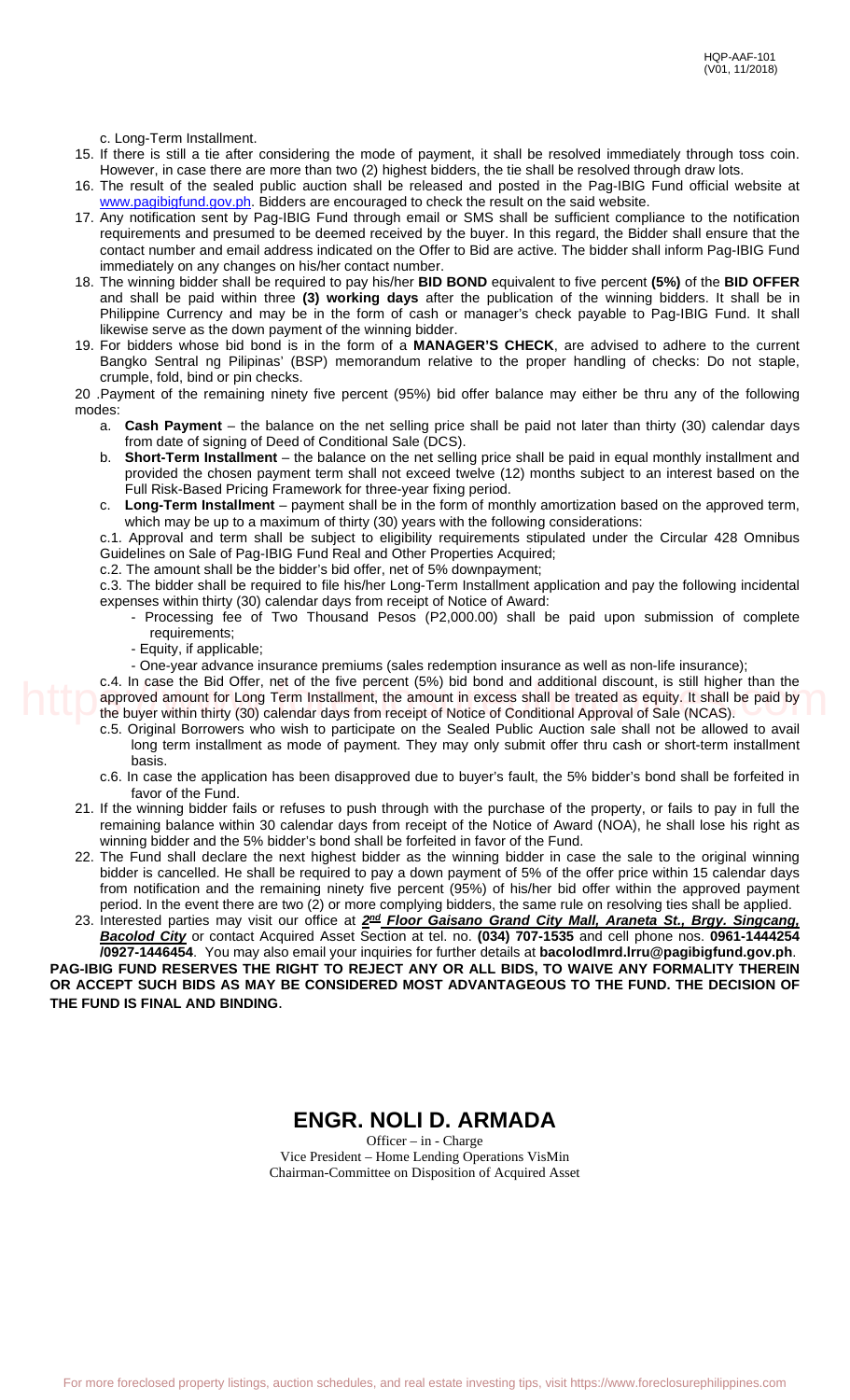HQP-AAF-101 (V01, 11/2018)

# For more foreclosed property listings, auction schedules, and real estate investing tips, visit https://www.foreclosurephilippines.com https://www.foreclosurephilippines.com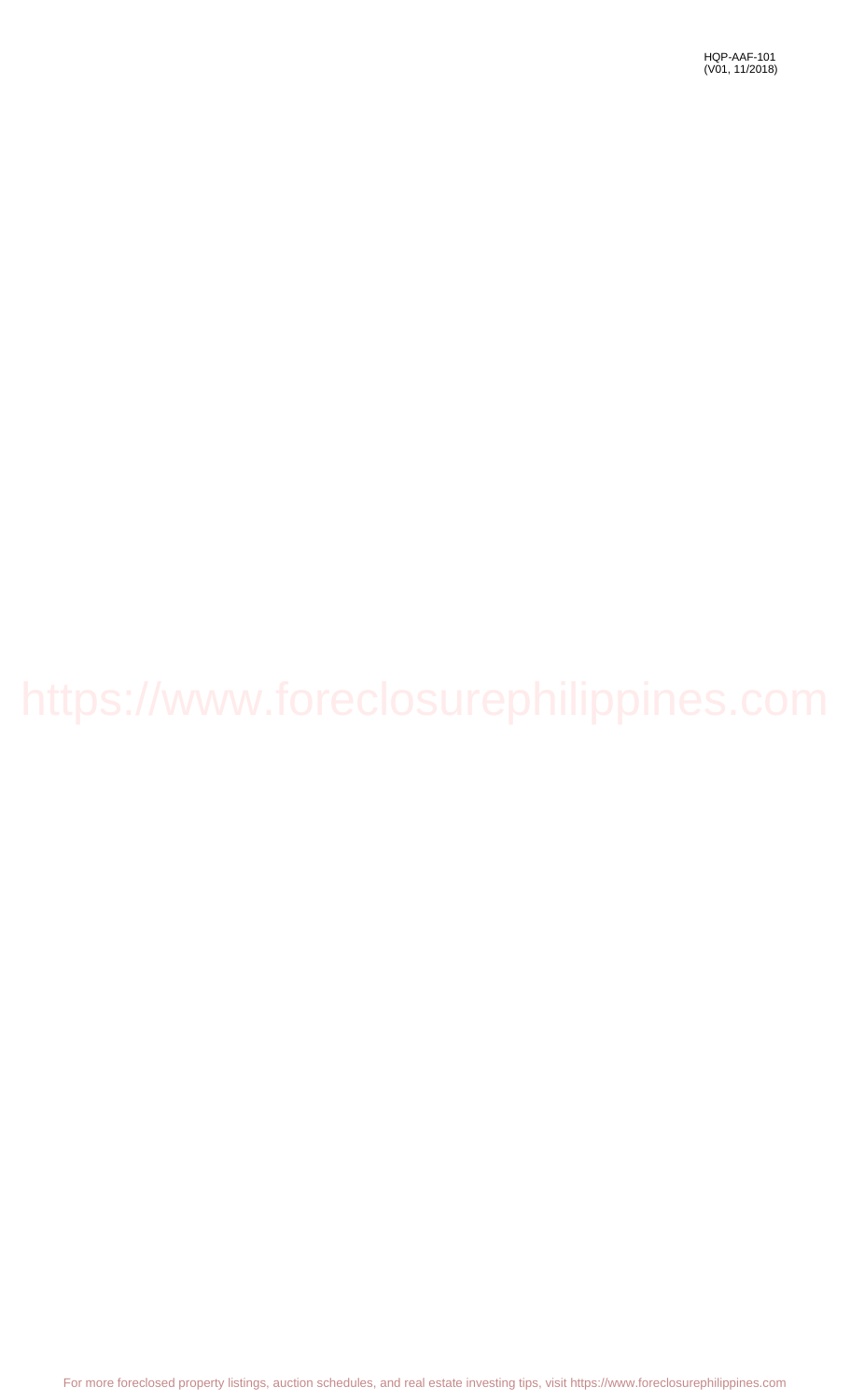| <b>ITEM</b>     |                                       | <b>PROPERTIES FOR 2ND AUCTION (W/ DISCOUNT)</b>                                                                                                                          |                        |                            | LOT         | <b>FLOOR</b>     | <b>MINIMUM BID</b>           | <b>STATUS OF</b>                                                      |                    |
|-----------------|---------------------------------------|--------------------------------------------------------------------------------------------------------------------------------------------------------------------------|------------------------|----------------------------|-------------|------------------|------------------------------|-----------------------------------------------------------------------|--------------------|
| NO.             | PROPERTY NO.                          | <b>LOCATION</b>                                                                                                                                                          | <b>TYPE</b>            | <b>TCT</b>                 | <b>AREA</b> | <b>AREA</b>      | <b>AMOUNT</b>                | <b>TCT</b>                                                            | <b>REMARKS</b>     |
|                 | 859202111250004                       | <b>NEGROS OCCIDENTAL - BACOLOD CITY</b><br>Lot 14 Blk. 02 REGENT PEARL HOMES SUBDIVISION TANGUB BACOLOD CITY NEGROS OCCIDENTAL<br><b>REGION 6 (WESTERN VISAYAS) 6100</b> | <b>Double Attached</b> | 092-<br>2018004115         | 60          | 48               | P 722,520.00                 | <b>CONSOLIDATED</b><br><b>HDMF</b>                                    | Occupied           |
| $\mathbf{2}$    | 858201910220002                       | ILOILO - PAVIA, OTON, ZARRAGA, SAN MIGUEL & POTOTAN<br>Lot 29 Blk. 33 PROVIDENCE - ILOILO BALABAG PAVIA ILOILO REGION 6 (WESTERN VISAYAS) 5001                           | <b>Single Attached</b> | 090-<br>2021006537         | 94          | 64.8             | P 1,508,400.00               | CONSOLIDATED   Unoccupied-<br><b>HDMF</b>                             | Lot                |
| 3               | 858201910220001                       | Lot 27 Blk. 33 PROVIDENCE - ILOILO BALABAG PAVIA ILOILO REGION 6 (WESTERN VISAYAS) 5001                                                                                  | Lot Only               | 090-<br>2021006536         | 94          | $\Omega$         | P 592,200.00                 | <b>CONSOLIDATED</b><br><b>HDMF</b>                                    | <b>Unoccupied</b>  |
|                 | 858201912110008                       | Lot 26 Blk. 77 PROVIDENCE - ILOILO BALABAG PAVIA ILOILO REGION 6 (WESTERN VISAYAS) 5001                                                                                  | <b>Lot Only</b>        | 090-<br>2021006530         | 99          | $\mathbf{0}$     | P 666,228.32                 | <b>CONSOLIDATED</b><br><b>HDMF</b>                                    | Unoccupied-<br>Lot |
| 5               | 805819081300006                       | Lot 3 Blk. 26 Phase V1 PROVIDENCE - ILOILO BALABAG PAVIA ILOILO REGION 6 (WESTERN VISAYAS)<br>5001                                                                       | Lot Only               | 090201900134<br>7/348      | 110         | 0                | P 693,000.00                 | <b>CONSOLIDATED</b><br><b>HDMF</b>                                    | Unoccupied-<br>Lot |
| 6               | 858202202240005                       | Lot 8 Blk. 19 Phase 2 DECA HOMES PAVIA RESORT RESIDENCES 2 BALABAG PAVIA ILOILO REGION 6<br>(WESTERN VISAYAS) 5001                                                       | <b>Single Attached</b> | 090-<br>2018004924         | 90          | 35.1             | P 1,334,700.00               | <b>FOR</b><br><b>CONSOLIDATION</b><br>(ABATEMENT)                     | <b>Unoccupied</b>  |
| 7               | 858202112240011                       | Lot 30 Blk. 46 DECA HOMES PAVIA RESORT RESIDENCES JIBAO-AN PAVIA ILOILO REGION 6 (WESTERN<br><b>VISAYAS) 5001</b>                                                        | <b>Single Attached</b> | 090-<br>2016009648         | 80          | 35.1             | P 1,080,900.00               | <b>FOR</b><br><b>CONSOLIDATION</b><br>(ABATEMENT)                     | <b>Unoccupied</b>  |
| 8               | 858202112240015                       | Lot 32 Blk. 11 DECA HOMES PAVIA PHASE 2 PANDAC PAVIA ILOILO REGION 6 (WESTERN VISAYAS) 5001                                                                              | <b>Town House</b>      | 090-<br>2013005359         | 48          | 55               | P 942,753.29                 | <b>FOR</b><br><b>CONSOLIDATION</b><br>(ABATEMENT)                     | <b>Unoccupied</b>  |
| 9               | 858202112240012                       | Lot 26 Blk. 8 DECA HOMES PAVIA PHASE 2 PANDAC PAVIA ILOILO REGION 6 (WESTERN VISAYAS) 5001                                                                               | <b>Town House</b>      | $090 -$<br>2013005256      | 48          | 55               | P 1,110,420.00               | <b>FOR</b><br><b>CONSOLIDATION</b><br>(ABATEMENT)                     | <b>Unoccupied</b>  |
| 10 <sup>1</sup> | 858202112240004                       | Lot 39 Blk. 14 Phase 2 DECA HOMES PAVIA PHASE 2 PANDAC PAVIA ILOILO REGION 6 (WESTERN<br><b>VISAYAS) 5001</b>                                                            | <b>Town House</b>      | 090-<br>2013005512         | 48          | 55               | P 1,261,440.00               | <b>FOR</b><br><b>CONSOLIDATION</b><br>(ABATEMENT)                     | <b>Occupied</b>    |
| 11              | 858202112240013                       | Lot 41 Blk. 1 DECA HOMES PAVIA PHASE 2 PANDAC PAVIA ILOILO REGION 6 (WESTERN VISAYAS) 5001                                                                               | <b>Town House</b>      | 090-<br>2013004893         | 48          | 87               | P 1,697,220.00               | <b>FOR</b><br><b>CONSOLIDATION</b><br>(ABATEMENT)                     | Occupied           |
| 12              | 858202011260001                       | Lot 28 Blk. 19 Phase 2 DECA HOMES PAVIA PANDAC PAVIA ILOILO REGION 6 (WESTERN VISAYAS) 5001                                                                              | <b>Town House</b>      | 090-<br>2013005696         | 54          | 55               | P 1,240,020.00               | <b>FOR</b><br><b>CONSOLIDATION</b><br>(ABATEMENT)                     | Occupied           |
| 13              | 859201811190001                       | Lot 24 Blk. 18 Phase 1 DECA HOMES PAVIA PANDAC PAVIA ILOILO REGION 6 (WESTERN VISAYAS) 5001                                                                              | <b>Town House</b>      | T-090-<br>201006729        | 48          | 55               | P 1,171,530.00               | <b>FOR</b><br><b>CONSOLIDATION</b><br>(ABATEMENT)                     | <b>Unoccupied</b>  |
| -14             | 858202112240006                       | Lot 28 Blk. 21 Phase 1 LUMINA ILOILO ABILAY NORTE OTON ILOILO REGION 6 (WESTERN VISAYAS) 5020                                                                            | <b>Row House</b>       | 090-<br>2015002251         | 54          | 33               | P 683,370.00                 | <b>FOR</b><br><b>CONSOLIDATION</b><br>(ABATEMENT)                     | <b>Unoccupied</b>  |
| 15              | 858201912110007                       | Lot 11 Blk. 19 STO NINO SUBDIVISION CAGBANG OTON ILOILO REGION 6 (WESTERN VISAYAS) 5020                                                                                  | <b>Double Attached</b> | 090-<br>2021007355         | 220         | 111.78           | P 3,052,170.00               | <b>CONSOLIDATED</b><br><b>HDMF</b>                                    | Occupied           |
| 16              | 858201908200006                       | Lot 7 BIK. 4 HAPPY HOMES SUBDIVISION ILAYA POBLACION ZARRAGA ILOILO REGION 6 (WESTERN<br><b>VISAYAS) 5004</b>                                                            | <b>Double Attached</b> | 090-<br>2021003392         | 100         | 94               | P 1,636,830.00               | <b>CONSOLIDATED</b><br><b>HDMF</b>                                    | Occupied           |
| 17              | 805819061900029                       | Lot 665-C-2-H GARDEN & BLOOM SUBDIVISION SAN JOSE SAN MIGUEL ILOILO REGION 6 (WESTERN<br><b>VISAYAS) 5025</b>                                                            | <b>Single Detached</b> | 090-<br>2021009010<br>090- | 828         | 62               | P 4,020,300.00               | <b>CONSOLIDATED</b><br><b>HDMF</b><br><b>CONSOLIDATED</b> Unoccupied- | Occupied           |
| 18              | 858202001150006                       | Lot 4-C RUMBANG POTOTAN ILOILO REGION 6 (WESTERN VISAYAS) 5008                                                                                                           | Lot Only               | 2021004502                 | 196         | $\mathbf 0$      | P 441,000.00                 | <b>HDMF</b>                                                           | Lot                |
|                 | <b>CAPIZ - ROXAS CITY &amp; PANAY</b> |                                                                                                                                                                          |                        | 097-                       |             |                  |                              | <b>CONSOLIDATED</b>                                                   | Unoccupied-        |
| 19<br>20        | 805819070300108<br>805819070300118    | Lot 1-B-1 OLANO SUBDIVISION BANICA ROXAS CITY CAPIZ REGION 6 (WESTERN VISAYAS) 5800                                                                                      | Lot Only               | 2021001566<br>097-         | 145         | $\mathbf 0$<br>0 | P 326,250.00<br>P 623,250.00 | <b>HDMF</b><br>CONSOLIDATED                                           | Lot<br>Unoccupied- |
| 21              | 805819061900033                       | Lot 1-B-5 OLANO SUBDIVISION BANICA ROXAS CITY CAPIZ REGION 6 (WESTERN VISAYAS) 5800<br>Lot 2-F OLANO SUBDIVISION BANICA ROXAS CITY CAPIZ REGION 6 (WESTERN VISAYAS) 5800 | Lot Only<br>Lot Only   | 2021001631<br>097-         | 277<br>175  | 0                | P 378,000.00                 | <b>HDMF</b><br>CONSOLIDATED                                           | Lot<br>Unoccupied- |
| 22              | 805819083000012                       | Lot 934-B-1-F OLANO SUBDIVISION BANICA ROXAS CITY CAPIZ REGION 6 (WESTERN VISAYAS) 5800                                                                                  | Lot Only               | 2021001753<br>097-         | 301         | $\mathbf{0}$     | P 677,250.00                 | <b>HDMF</b><br><b>CONSOLIDATED</b>                                    | Lot<br>Unoccupied- |